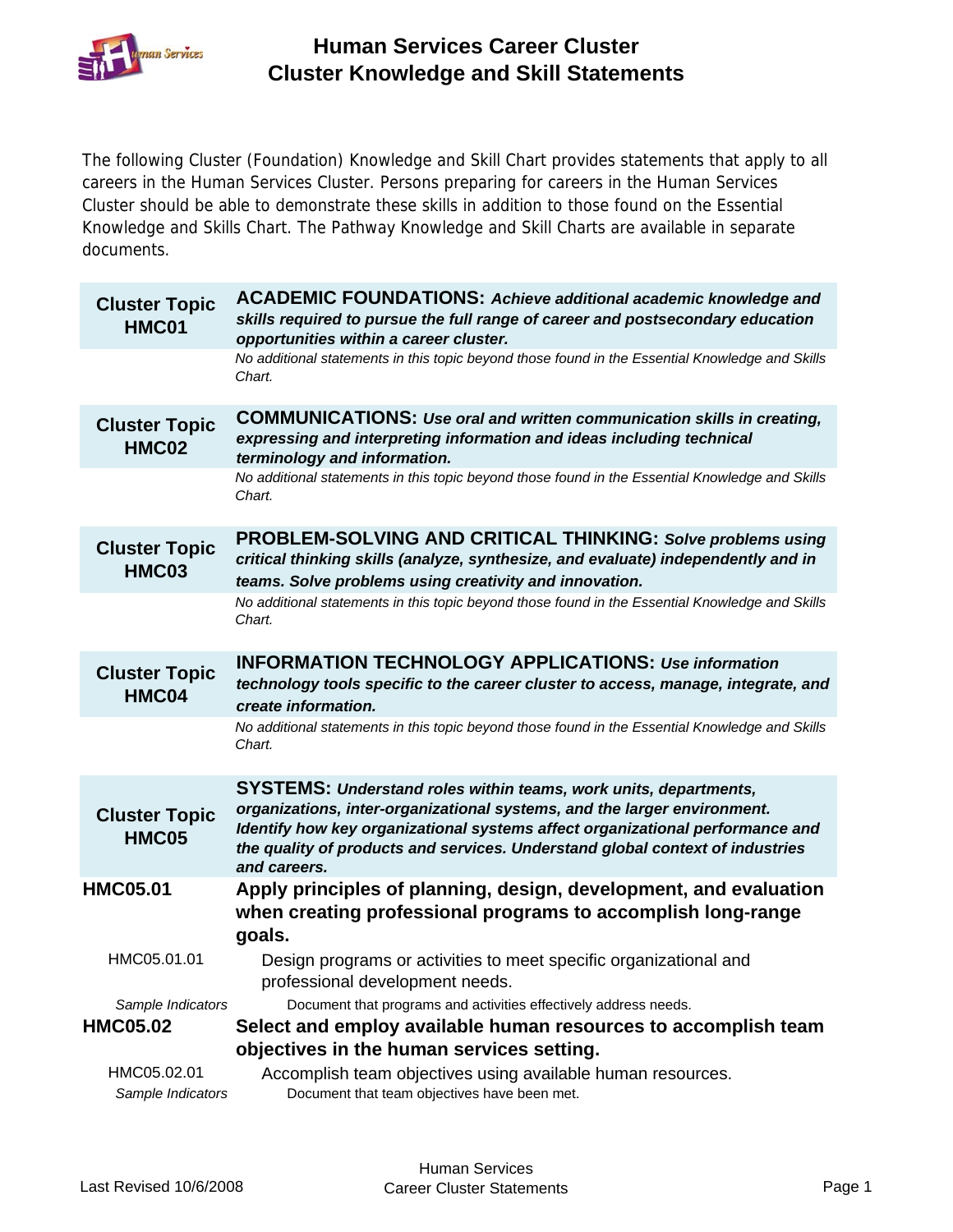

Provide professional development opportunities for improvement.

| <b>Cluster Topic</b><br><b>HMC06</b>                     | <b>SAFETY, HEALTH AND ENVIRONMENTAL: Understand the importance</b><br>of health, safety, and environmental management systems in organizations and<br>their importance to organizational performance and regulatory compliance.<br>Follow organizational policies and procedures and contribute to continuous<br>improvement in performance and compliance.                                                                        |
|----------------------------------------------------------|------------------------------------------------------------------------------------------------------------------------------------------------------------------------------------------------------------------------------------------------------------------------------------------------------------------------------------------------------------------------------------------------------------------------------------|
| <b>HMC06.01</b>                                          | Describe, assess, and demonstrate rules and laws which should                                                                                                                                                                                                                                                                                                                                                                      |
|                                                          | be followed in a human services setting to promote occupational                                                                                                                                                                                                                                                                                                                                                                    |
|                                                          | safety and health.                                                                                                                                                                                                                                                                                                                                                                                                                 |
| HMC06.01.01                                              | Demonstrate knowledge of rules and laws designed to promote safety and<br>health and their rationale.                                                                                                                                                                                                                                                                                                                              |
| Sample Indicators                                        | Identify key rights of employees related to occupational safety and health.                                                                                                                                                                                                                                                                                                                                                        |
| HMC06.01.02<br>HMC06.01.03<br>HMC06.01.04<br>HMC06.01.05 | Identify the responsibilities of employers related to occupational safety and health.<br>Explain the role of government agencies in providing a safe workplace.<br>Demonstrate methods to correct common hazards.<br>Demonstrate personal and group health and safety practices.<br>Implement procedures to protect the health and safety of all individuals.<br>Manage the physical and social environment to reduce conflict and |
| HMC06.01.06                                              | promote safety.<br>Follow regulations and organizational policies and procedures to assure a<br>safe and healthy environment.                                                                                                                                                                                                                                                                                                      |
| <b>Cluster Topic</b><br>HMC07                            | <b>LEADERSHIP AND TEAMWORK: Use leadership and teamwork skills in</b><br>collaborating with others to accomplish organizational goals and objectives.                                                                                                                                                                                                                                                                              |
| <b>HMC07.01</b>                                          | Model behaviors that demonstrate support for the organization's                                                                                                                                                                                                                                                                                                                                                                    |
|                                                          | mission and ensure quality service in order to provide quality                                                                                                                                                                                                                                                                                                                                                                     |
|                                                          |                                                                                                                                                                                                                                                                                                                                                                                                                                    |
|                                                          | human services to clients.                                                                                                                                                                                                                                                                                                                                                                                                         |
| HMC07.01.01                                              | Develop organizational priorities that reflect the organization's mission.                                                                                                                                                                                                                                                                                                                                                         |
| Sample Indicators                                        | Assist in setting organizational priorities to ensure quality.                                                                                                                                                                                                                                                                                                                                                                     |
| HMC07.01.02                                              | Establish working relationships with all levels of personnel.                                                                                                                                                                                                                                                                                                                                                                      |
| Sample Indicators                                        | Use interpersonal skills to build effective working relationships.                                                                                                                                                                                                                                                                                                                                                                 |
| HMC07.01.03                                              | Develop culturally competent practices that are sensitive to cultural,<br>religious, disability, and gender issues.                                                                                                                                                                                                                                                                                                                |
| Sample Indicators                                        | Set up and/or participate in workshops relating to cultural, religious, disability, and<br>gender issues specific to human services careers.                                                                                                                                                                                                                                                                                       |
| HMC07.01.04                                              | Develop service guidelines with other co-workers.<br>Maintain working relationships with all levels of personnel.                                                                                                                                                                                                                                                                                                                  |
| <b>Cluster Topic</b>                                     | <b>ETHICS AND LEGAL RESPONSIBILITIES: Know and understand the</b>                                                                                                                                                                                                                                                                                                                                                                  |
| <b>HMC08</b><br><b>HMC08.01</b>                          | importance of professional ethics and legal responsibilities.<br>Model ethical and legal conduct while working in the human                                                                                                                                                                                                                                                                                                        |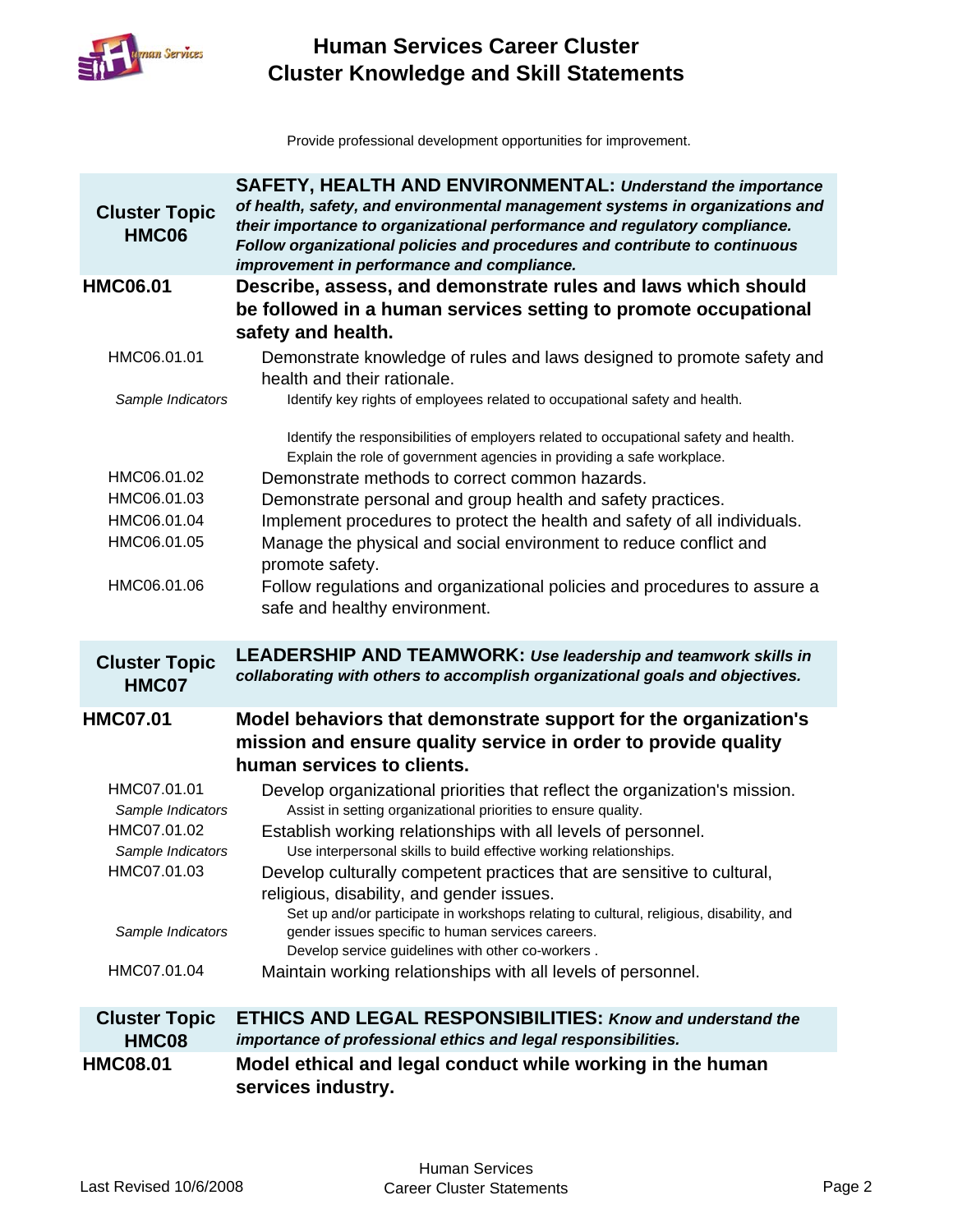

| HMC08.01.01<br>Sample Indicators<br>HMC08.01.02<br>Sample Indicators<br>HMC08.01.03<br>Sample Indicators<br><b>HMC08.02</b> | Comply with legal requirements to assure appropriate conduct.<br>Assess and document legal compliance.<br>Adhere to recognized ethical standards to inspire confidence.<br>Assess and document adherence to ethical standards.<br>Maintain compliance by seeking ethical and legal guidance from<br>appropriate sources.<br>Document, review, and resolve ethical and legal conflicts.<br>Demonstrate actions that comply with legal requirements for<br>personal liability to guide personal conduct in the human services<br>setting. |
|-----------------------------------------------------------------------------------------------------------------------------|-----------------------------------------------------------------------------------------------------------------------------------------------------------------------------------------------------------------------------------------------------------------------------------------------------------------------------------------------------------------------------------------------------------------------------------------------------------------------------------------------------------------------------------------|
| HMC08.02.01<br>Sample Indicators                                                                                            | Prevent personal liability by following legal requirements.<br>Assess adherence to appropriate personal liability requirements.                                                                                                                                                                                                                                                                                                                                                                                                         |
| <b>Cluster Topic</b><br>HMC09                                                                                               | <b>EMPLOYABILITY AND CAREER DEVELOPMENT: Know and</b><br>understand the importance of employability skills. Explore, plan, and effectively<br>manage careers. Know and understand the importance of entrepreneurship<br>skills.                                                                                                                                                                                                                                                                                                         |
| <b>HMC09.01</b>                                                                                                             | Explain written organizational policies, rules and procedures to<br>help employees perform their jobs.                                                                                                                                                                                                                                                                                                                                                                                                                                  |
| HMC09.01.01                                                                                                                 | Locate appropriate information on organizational policies in handbooks and<br>manuals.                                                                                                                                                                                                                                                                                                                                                                                                                                                  |
| Sample Indicators                                                                                                           | Identify the contents of various organizational publications.<br>Select the appropriate document(s) as reference for the situation.                                                                                                                                                                                                                                                                                                                                                                                                     |
| HMC09.01.02                                                                                                                 | Discuss how specific organizational policies and rules influence a specific<br>work situation.<br>Locate and identify specific organizational policy, rule or procedure to assist with a given                                                                                                                                                                                                                                                                                                                                          |
| Sample Indicators                                                                                                           | situation.<br>Explain specific organizational policy, rule or procedure to improve a given situation.                                                                                                                                                                                                                                                                                                                                                                                                                                   |
| <b>Cluster Topic</b><br><b>HMC10</b>                                                                                        | TECHNICAL SKILLS: Use the technical knowledge and skills required to<br>pursue the targeted careers for all pathways in the career cluster, including<br>knowledge of design, operation, and maintenance of technological systems<br>critical to the career cluster.                                                                                                                                                                                                                                                                    |
| <b>HMC10.01</b>                                                                                                             | Describe and apply technical knowledge and skills required to be                                                                                                                                                                                                                                                                                                                                                                                                                                                                        |
| HMC10.01.01                                                                                                                 | successful in careers in the human services area.<br>Practice skills in a chosen career path to gain familiarity with technical<br>processes.                                                                                                                                                                                                                                                                                                                                                                                           |
| Sample Indicators                                                                                                           | Maintain successful employment.<br>Establish an entrepreneurial enterprise.                                                                                                                                                                                                                                                                                                                                                                                                                                                             |
| <b>HMC10.02</b>                                                                                                             | Select and use cost effective resources to assist with planning the                                                                                                                                                                                                                                                                                                                                                                                                                                                                     |
|                                                                                                                             | delivery of human services.                                                                                                                                                                                                                                                                                                                                                                                                                                                                                                             |
| HMC10.02.01                                                                                                                 | Practice skills in a chosen career path to gain familiarity with technical<br>processes.                                                                                                                                                                                                                                                                                                                                                                                                                                                |
| Sample Indicators                                                                                                           | Appropriately use resources.                                                                                                                                                                                                                                                                                                                                                                                                                                                                                                            |